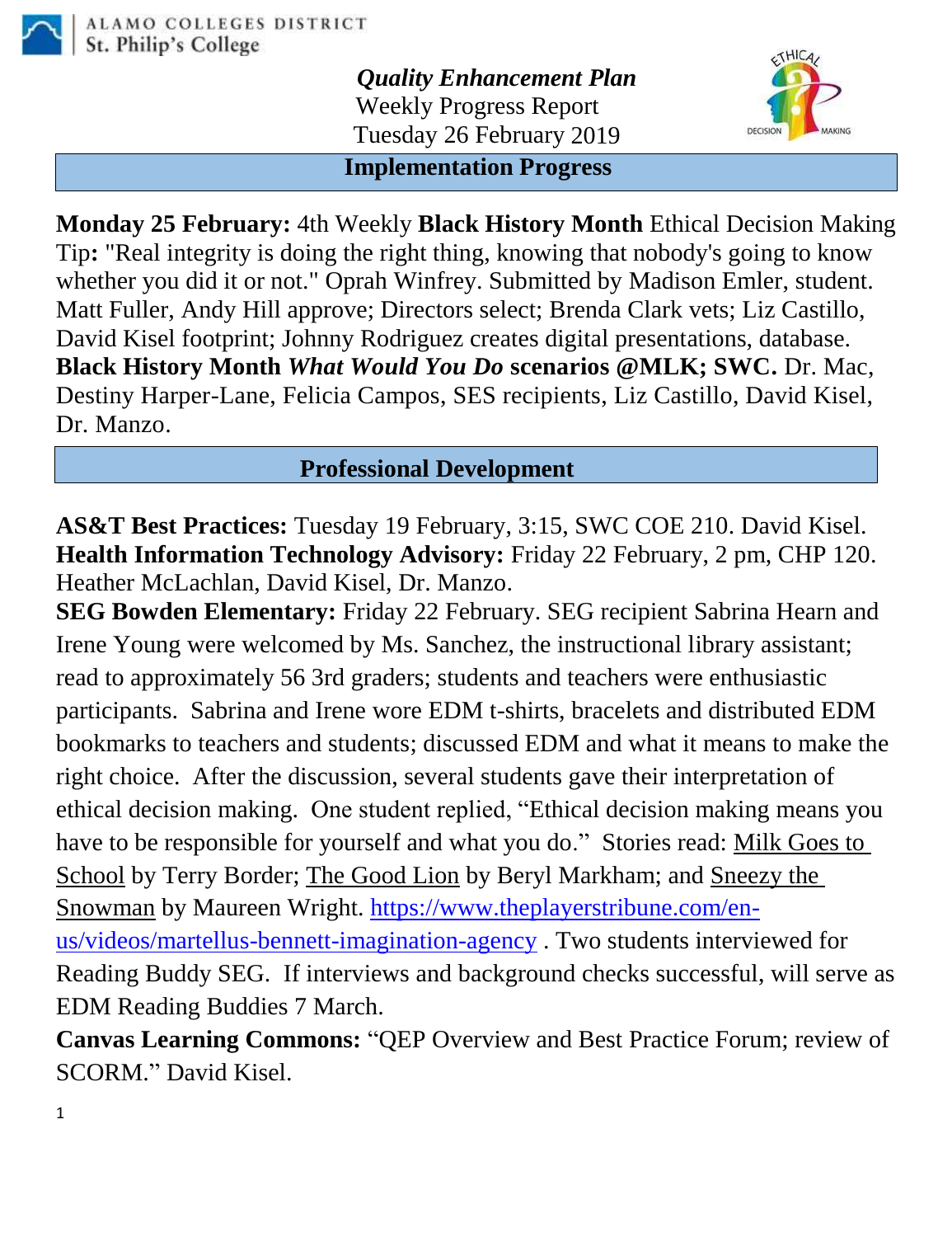**Hosting the Association for Practical and Professional Ethics Annual (Ethics Bowl) Two-Year (College) National Qualifier**: Saturday 23 November. Dean Johnson, Andy Hill, Matt Fuller, David Kisel, Liz Castillo, Dr. Manzo, volunteers.

**Upcoming and Recently Confirmed Events**

Tuesday, March 19, 2019.

**Frank Bryant Jr., MD, Memorial Distinguished Lecture**

**"Racial Reconciliation, Institutional Morality and the Social Life of DNA"** Presented by Alondra Nelson, PhD.

Noon to 1:00 p.m. Presentation | 1:00 p.m. Reception and Book-Signing UT Health San Antonio Holly Auditorium

[Register here](https://mail.alamo.edu/owa/redir.aspx?C=WPcLMctRf36HQBhOP3xKgiAXs8wSV3OfyhIT7pxqsmc6Nv_tKJvWCA..&URL=https%3a%2f%2fmakelivesbetter.uthscsa.edu%2fpage.aspx%3fpid%3d1156) or<http://texashumanities.org/>

Transportation requests to Dean Cooper by Tuesday 26 February!

**Faculty Presentations at the 28th Annual Association for Practical & Professional Ethics Conference:** Matt Fuller and Shaun Smith: "Where the rubber meets the road: The ethics of driverless cars in cases of injury;" and Andy Hill: "Teaching humanitarian values in the classroom." 28 February to 3 March.

**Physical Therapy Assistant Advisory:** Tuesday 5 March, 12-1:30, CHP 310.

Tunetha Parchem, Shelley Kozel, Amy Quesenberry, Kris Aguilar. Dr. Manzo. Good to Great: Tuesday 5 March.

**College Services Best Practices:** Friday 8 March, 1:30, SLC 115. David Kisel, Liz Castillo, Dr. Manzo.

**Arts and Sciences Best Practices:** Friday 8 March, 10am, SLC 115. David Kisel, Liz Castillo, Dr. Manzo.

Mock Interviews: 21 March.

**Assessment Day Showcase:** Friday 22 March, 2-4, Heritage Room. Sonia Valdez. **Innovation Grant Guest Panel: "EDM Best Practices for Patient Care."** Friday 5 April, 11-11:30 Lunch; 11:30-1 Panel. Four first-; and four second-year Physical Therapist Assistant students conducting preparatory clinical research. Panelists to be announced. Amy Quesenberry, Shelley Kozel.

Jessica's Project: Monday 22 April. David Kisel, Liz Castillo, Dr. Manzo. CultureFest: Thursday 25 April David Kisel, Liz Castillo, Dr. Manzo.

**Automated Industrial Process Advisory:** Friday 3 May, 11 am, SWC Bldg 1 Room C157. David Kisel, Liz Castillo, Dr. Manzo.

2 Medical Lab Tech Advisory: Friday 3 May, 11 am, CHP 120. David Kisel, Liz